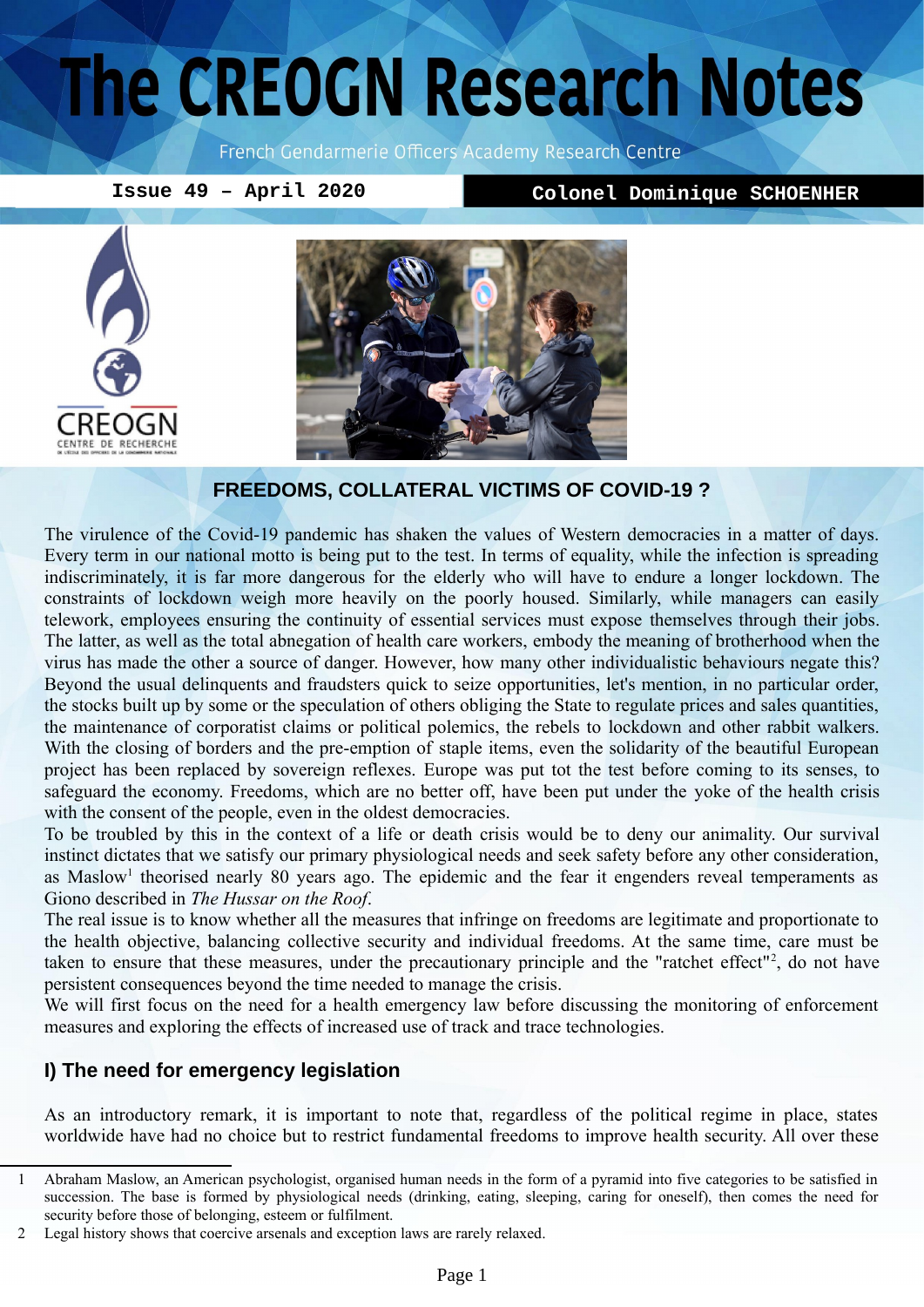measures, taken under the banner of urgency in the name of the right to life, have enjoyed widespread popular support. Some leaders have been accused of laxity for being late in taking them, while others have abused them to contain their opposition.

When the epidemic broke out in France, the executive first tried to appeal, as in Sweden, to individual responsibility to respect physical distance, limiting itself to closing down places of assembly. The obvious failure obliged it to decree a lockdown on the basis of Article L. 3131-1 of the Public Health Code (Code de Santé Publique,  $CSP$ <sup>[3](#page-1-0)</sup>, no doubt considering that the recent uses of the state of emergency<sup>[4](#page-1-1)</sup> were too connoted with the fight against terrorism and serious disturbances to public order. So why, in haste, push through a health emergency law creating a new exceptional system?

The authority of the Minister of Health obviously did not seem sufficient to enact such restrictive measures since it was the Prime Minister who issued the travel restriction decree<sup>[5](#page-1-2)</sup>. The Conseil d'État validated this under the "theory of exceptional circumstances" but legal certainty for future measures was not assured.

The decision to include a state of health emergency in the CSP was therefore necessary to complete the measures of the 2007 law and to raise the decision-making level to the Prime Minister. Its implementation is clearly inspired from the provisions of the state of emergency (1955 law) and will be justified "in the event of a health disaster which, by its nature and seriousness, endangers the health of the population" (Art. L. 3131-12). The phrase "health disaster" clearly raises the level compared to "serious threat" and makes it possible to cover risks other than pandemics; one thinks in particular of nuclear, radiological, biological and chemical risks. Parliament is informed without delay. Declared by decree in the Conseil des Ministres for one month, it can only be extended by law after the opinion of a scientific committee.

# **II) Respect for the Rule of law**

The main fears expressed by opponents concern the risk of trivialising emergency regimes and the lack of effective control of measures taken under emergency conditions. On the first point – the proliferation of states of emergency, which could be described in any number of ways – particular attention to the 'ratchet effect' is required. The SILT<sup>[6](#page-1-3)</sup> law gives them a new argument. It temporarily integrated measures of the state of emergency into ordinary law, but parliamentary reports are in favour of extending them beyond 2020.

On the second point, the decisions of the Conseil Constitutionnel [7](#page-1-4) and the Conseil d'État objecting to appeals against measures arising from the state of health emergency reinforce the opponents' biased analysis that these bodies are unable to protect fundamental rights and freedoms.

The functioning of the judiciary, the constitutional guarantor of freedoms, is particularly scrutinised. Thus, the major criticism focuses on Ordinance No. 2020-303 of 25 March 2020 adapting the rules of criminal procedure. The measures prescribed aim to respect the principle of distancing in order to limit the spread of the virus, as well as to anticipate the difficulties and delays due to the operation of courts with reduced staffing levels and the postponement of investigative acts carried out by law enforcement agencies. The duration of their application is limited to that of the state of health emergency, increased by one month, but the opponents of this ordinance fear that this indeterminate period will serve as a laboratory of habituation and validation of proposals that have long been opposed<sup>[8](#page-1-5)</sup>. In particular, they reject the extension of the use of videoconferencing and telecommunications to the detriment of in-person meetings, even though all of the country's activities have

<span id="page-1-0"></span><sup>3</sup> Article L. 3131-1 was introduced by Law No. 2007-294 of 5 March 2007 on the preparation of the health system for large-scale health threats, which was passed in the wake of avian flu. It states that "in the event of a serious health threat requiring emergency measures, particularly in the event of an epidemic threat, the minister in charge of health may, by reasoned order, prescribe any measure in the interest of public health that is proportionate to the risks incurred and appropriate to the circumstances of time and place. "

<span id="page-1-1"></span><sup>4</sup> In law n°55-385 of 3 April 1955 relating to the state of emergency, the epidemic is not explicitly mentioned but it does have the mentioned characteristic of a public calamity.

<span id="page-1-2"></span><sup>5</sup> Decree No. 2020-260 of 16 March 2020 regulating travel as part of the fight against the spread of the Covid-19 virus.

<span id="page-1-3"></span><sup>6</sup> Law No. 2017-1510 of 30 October 2017 strengthening internal security and the fight against terrorism. This law incorporated several coercive measures of the state of emergency into ordinary law and allowed the state of emergency to be lifted after six continuous extensions for a total duration of two years.

<span id="page-1-4"></span><sup>7</sup> In its decision 2020-799 DC of 26 March 2020, the Conseil Constitutionnel adopted an unprecedented stance by validating a derogation from the Constitution (failure to respect the deadlines for examining an organic law), adopting the theory of exceptional circumstances.

<span id="page-1-5"></span><sup>8</sup> In 2017, following the anger of the police, a reflection project was launched on the improvement and simplification of the criminal procedure. URL: [http://www.justice.gouv.fr/publication/chantiers\\_justice/Chantiers\\_justice\\_Livret\\_02.pdf](http://www.justice.gouv.fr/publication/chantiers_justice/Chantiers_justice_Livret_02.pdf)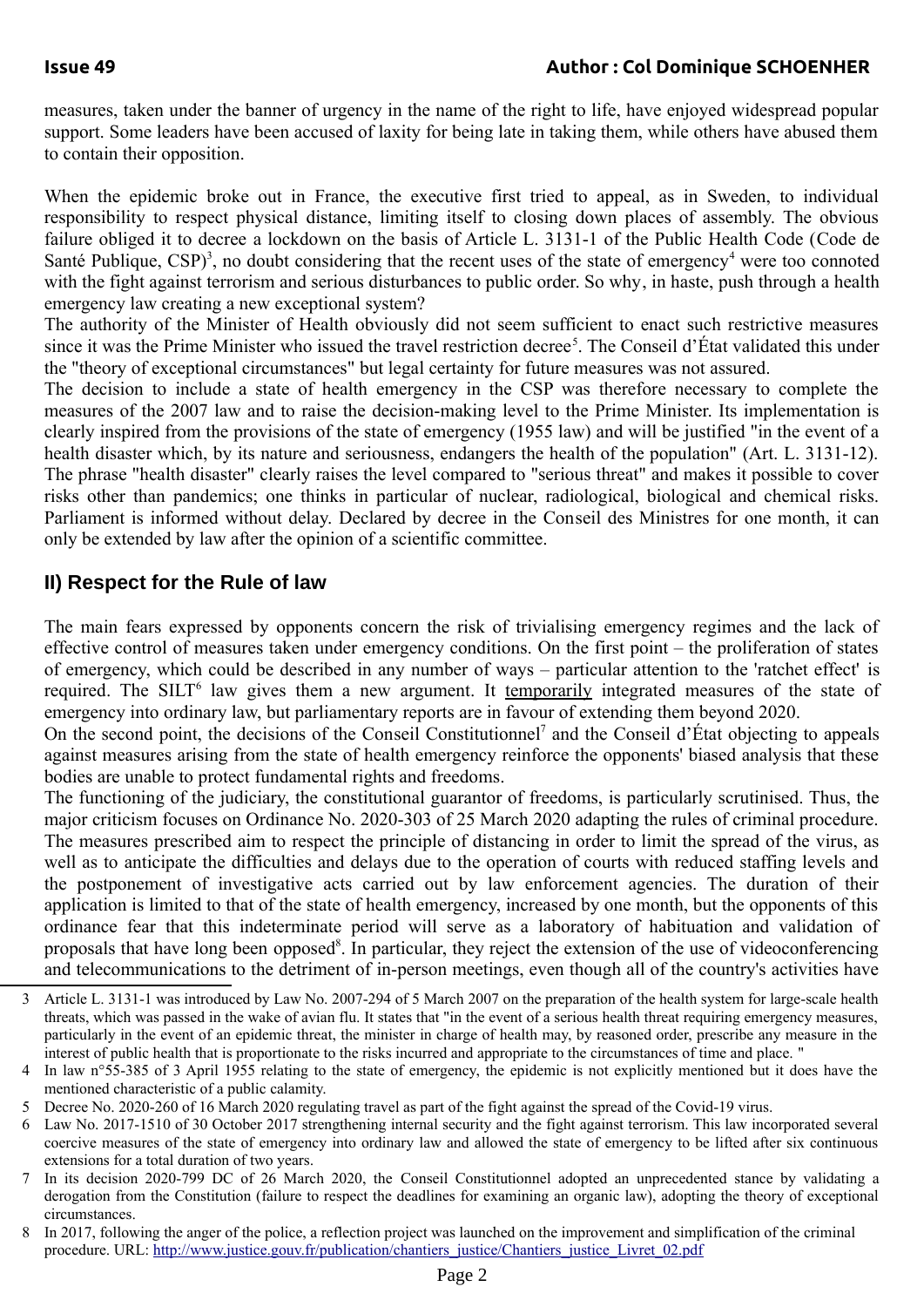# **Issue 49 Author : Col Dominique SCHOENHER**

moved towards teleworking, whenever possible, to limit travel and contacts. Opposition to the possibility of switching from collegiality to a single judge in criminal matters is less virulent, especially as it is conditional on a decree from the Chancellery stating that the court is unable to function. The other point of contention concerns the extension, without the intervention of a judge, of the validity of decisions to place a person in pretrial detention from two to three months in misdemeanours cases and from six months in criminal cases. These measures are the responsibility of the liberty and custody judge and are based on the seriousness of the alleged offences and the personality of the alleged offender. They exist to protect society, victims and the proper conduct of the investigation. Would it be acceptable for alleged offenders to be released because the ordinary time limits could not be met<sup>[9](#page-2-0)</sup> in the current circumstances? The Conseil d'État ruled that it would not<sup>[10](#page-2-1)</sup>, in a decision without debate that has already been widely criticised and that could be contradicted by the Cour de Cassation.

In their noble duty to be vigilant about infringements of freedoms, opponents must focus more on the substance than on the form in order to avoid these setbacks. In view of the urgency of the situation, the only things that matter are the legitimacy and proportionality of the measures. In addition to popular support, which in a democracy is the source of legitimacy, measures taken by the executive branch with parliamentary authorisation are limited in time and remain subject to review by the supreme courts. The decision to extend the state of health emergency in a few weeks' time and to evaluate in retrospect the measures taken to manage the crisis will be taken by Parliament. The rule of law is maintained, including in the control of unjustified local coercive  $measures<sup>11</sup>$  $measures<sup>11</sup>$  $measures<sup>11</sup>$ .

# **III) A laboratory for intrusive digital technologies**

The prevalence of the Rule of law thus appears assured, but another threat is invoked: the establishment of totalitarian electronic surveillance. In the coming weeks, economic and social pressure to ease the lockdown will grow, based on the improvement of the national health situation and whether lockdown is lifted abroad, particularly in our European neighbours. However, all the experts agree that the likelihood of relapse is significant and prescribe extreme vigilance until the population has reached a threshold of immunisation<sup>[12](#page-2-3)</sup> or until an effective treatment is available. Alongside barrier gestures, the adaptation of activities to distancing, increase in intensive care capacities and large-scale screening testing, digital tracking technologies, promoted by telephone operators, figure prominently in the range of tools available to avoid repeated lockdown.

Psychologists, sociologists and economists warn against the side effects of long-term lockdown in their respective fields of expertise. Each State is therefore reflecting on its lockdown-lifting strategy and all are considering the potential contributions and limitations of digital technologies. The issue is complex because, depending on the three expected purposes<sup>[13](#page-2-4)</sup>, the technologies used will be more or less invasive of privacy.

The first purpose, "to observe collective (not individual) practices of mobility and lockdown", relies on the aggregated and anonymised data of telephone operators. SFR and Orange have already provided batches of non-identifiable data to research organisations. The aim is to analyse population flows (telephones changing base stations) to assess the application of containment, its effects on the spread of the virus and to size hospital capacities accordingly. This research, also conducted at the European level, did not raise any significant controversy.

The second purpose, "to track people in contact with patients over a two-week period", is that of the "StopCovid" system being developed under pressure from the 11 May deadline. Under the current legislation, both the European Union and the National Commission for Computing and Liberties (CNIL) point out that it must strictly comply with the General Data Protection Regulation. The use of *Bluetooth*, which is considered less intrusive than GPS geolocation or base stations, is therefore recommended. As the free and informed

<span id="page-2-0"></span><sup>9</sup> Remand in custody must be reviewed every 4 months for misdemeanours and 6 months for felonies. Dysfunctions sometimes lead to these situations, which never fail to create intense controversy.

<span id="page-2-1"></span><sup>10</sup> URL : [https://www.dalloz-actualite.fr/sites/dalloz-actualite.fr/files/resources/2020/04/ce\\_439877-887-890-898.pdf](https://www.dalloz-actualite.fr/sites/dalloz-actualite.fr/files/resources/2020/04/ce_439877-887-890-898.pdf)

<span id="page-2-2"></span><sup>11</sup> Order no. 440057 of the interim relief judge of the Conseil d'État of 17 April 2020.

<span id="page-2-3"></span><sup>12</sup> At the beginning of April 2020, epidemiologists estimated that only 3% of the French population had been exposed to Covid-19 and were a priori immune. Subject to the evolution of knowledge about the disease, and in the absence of a vaccine available before 2021 at the earliest (a quarter of French people would not want it, according to an IFOP survey conducted at the end of March), the epidemic can only be wiped out by herd immunisation, i.e. if a majority of the population has contracted the disease (more than 60%, with the associated risk of death).

<span id="page-2-4"></span><sup>13</sup> Identified in the parliamentary note from Member of Parliament Mounir MAHJOUBI dated 6 April 2020.